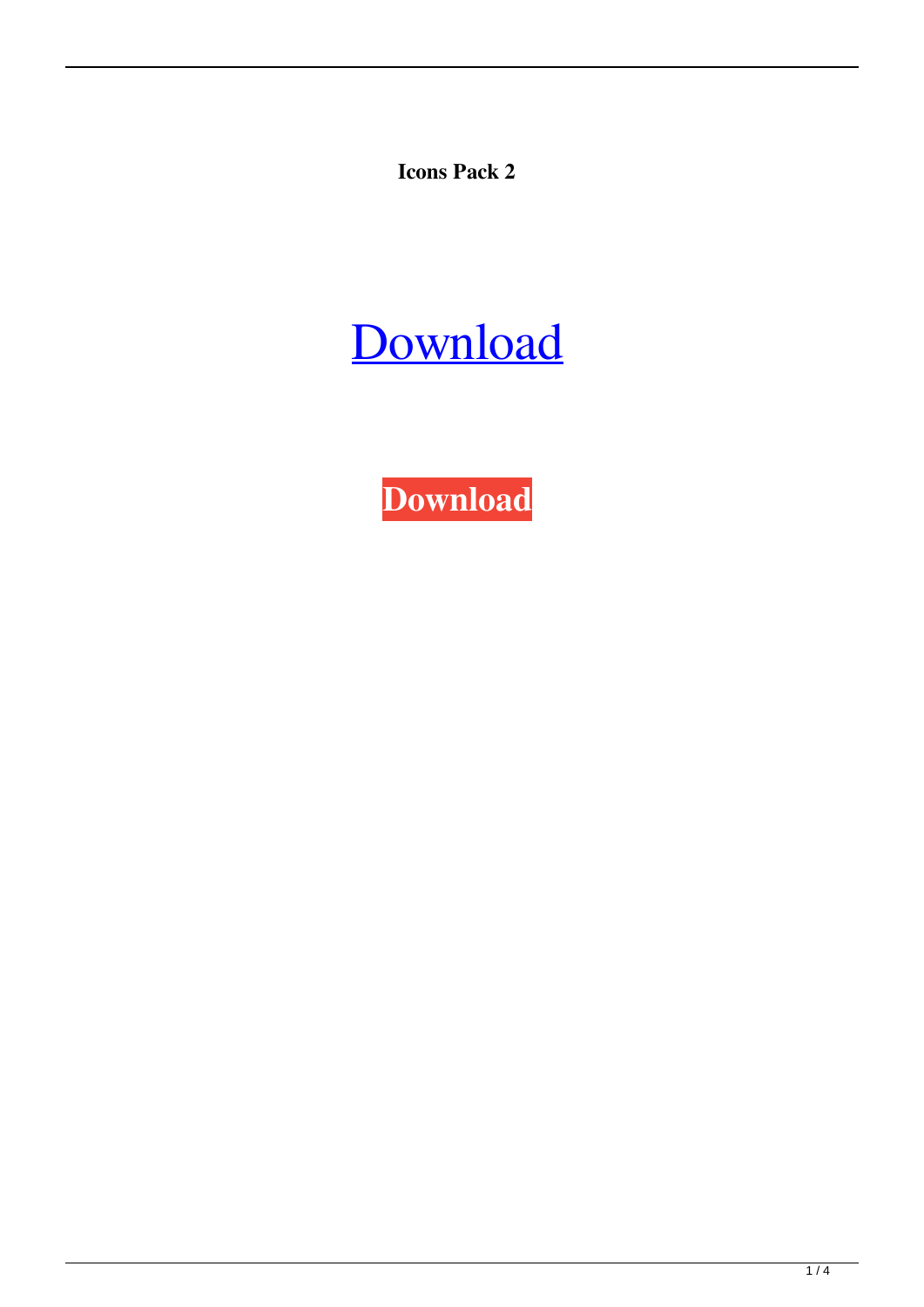# **Icons Pack 2 Crack [32|64bit] [Updated-2022]**

Icons pack 2 is a huge pack of black icons designed to fit beautifully into all your applications. It contains 2 x 125 icons and is designed for the Black'UPS Darkness theme. Icons pack 2 Screenshots: Get latest updates on what our customers are saying about Icons Pack 2 Icons pack 2 Reviews No customer reviews for the moment. Write a review We are happy to see your message. You can take advantage of our newsletters, a regular mail sent out twice a month, or our special campaigns to get a free sample pack of icons when purchasing a new pack!

### **Icons Pack 2 With License Key**

-> 76 BG: #D53929, #F37114, #F8B09B, #D8A531, #FFFFFF, #F7E8BA -> 28 BG: #F5B021, #FFFFFF, #9C97FF, #F5B021, #F5B021, #F5B021, #FFFFFF -> 6 BG: #F5B021, #F5B021, #FFFFFF, #F5B021, #F5B021, #F5B021 -> 4 BG: #D53929, #F37114, #F8B09B, #D8A531, #FFFFFF, #F7E8BA Macintosh Folder 7.6.2 Icon Pack 1.0.7x85 Size : 114.68 MB • Icons for the OS X 10.4-10.6 • Themes for the OS X 10.4-10.6 • Icons for the OS X 10.5-10.6 • Themes for the OS X 10.5-10.6 • Icons for the OS X 10.5-10.6 • Themes for the OS X 10.5-10.6 • PIX, PNG, and JPG resources are included with this package.Telehealth Care Solution The team at Sound Health Care Solutions are certified experts in Telemedicine. Telehealth allows for remote interaction between patients and their healthcare providers. An increasing number of medical clinics, hospitals, and other healthcare providers are now offering telehealth care services to their patients. These solutions will allow for patients to access their medical records, have their questions answered, and receive ongoing care from a doctor, without leaving their home. Telehealth care solutions can improve communication between patients and their health care providers and allow patients to access their medical records and check on the health of their pets. How Telehealth Works Healthcare providers use patient portals and websites to access a patient's personal information and schedule appointments. These are also helpful in managing patients' medications, refilling prescriptions, and communicating with them regarding their medical conditions. The team at Sound Health Care Solutions can assist you in creating a custom healthcare portal that will meet your needs. Our solutions are HIPAA-compliant and can be HIPAA-compliant. Our dedicated team of professionals 77a5ca646e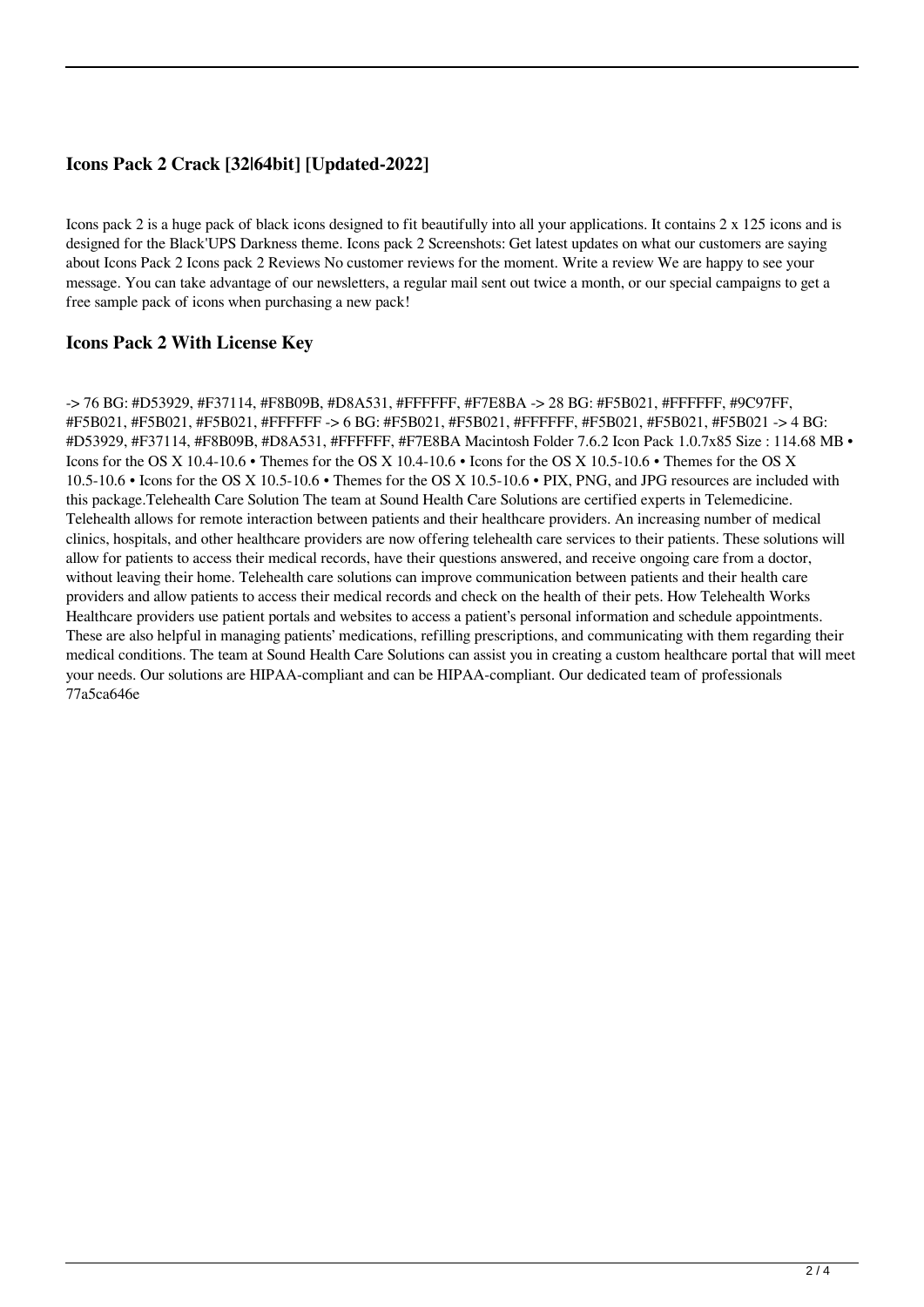#### **Icons Pack 2 Crack + Download**

Icons pack 2 Screenshots AppMonkey app monitoring solution makes it easy for developers and webmasters to monitor their WordPress sites or any other platform using just a browser. AppMonkey works without any plugins and is completely free to use. De-Clutter is a video player designed to help you manage the clutter on your desktop. It has an extensive library of videos that help you get things done. De-Clutter is a standalone application and does not require any plug-ins. We are a web hosting services provider. Our team consists of a number of dedicated support experts, offering you one-stop-shopping. We provide state of the art support with a quick and precise response. We are a leading web hosting company based in Perth. We have thousands of real customer reviews, along with our satisfied customers. We aim to always make sure you are satisfied. Our web hosting plans are all catered to your requirements. Since launching in 2015, Wappalyzer is a free cross-browser web application testing tool for developers and designers, but is great for any professional that needs to test websites on different browsers in a quick, efficient and reliable way. Wappalyzer helps you to easily see what's going on with your websites, applications, and APIs in real time on every supported browser, with a few simple clicks. Wappalyzer was designed to empower the developer, and give them one of the most important tools to become the best they can be. Wappalyzer is free to use with our Universal Support. Our Universal Support means that all browser versions and devices are supported, all in one package. Ultimate Web Page Speed Optimizer is a simple application that scans your site and makes your HTML as fast as possible. It analyzes the HTML and CSS code, looks for slow-loading images and third-party scripts, detects broken links and parses your JavaScript and CSS. Ultimate Web Page Speed Optimizer is a simple application that scans your site and makes your HTML as fast as possible. It analyzes the HTML and CSS code, looks for slow-loading images and third-party scripts, detects broken links and parses your JavaScript and CSS. Redirect by siteminder.com is a bookmarklet, mini-browser and web app that helps you to find the most relevant and trusted website links. It is useful for people who are searching from time to time. Do you

#### **What's New In?**

Black'UPS Darkness Icons pack 2 includes 106 icons which are arranged in 3 categories. The pack is specially designed for Black'UPS Darkness theme and comes with 2 icons for each category. This pack contains 26 large icons (icon with 96x96px size) including a folder, a red book, a brochure, a globe, a computer, an envelope, a fan, an archive, a battery, a calculator, a clock, an event, an image, a picture, a laptop, a map, a cloud, a calculator, a cash, a camera, an envelope, a folder, a clock, a computer, a gift, a clock, a folder, a moon, a mouse, a notebook, a post-it, a picture, a printer, a pendant, a rectangle, a ruler, a satellite, a wrench, a clock, a cloud, a cup, a coffee, a train, a wrench, an envelope, a folder, a shelf, a staple, a towel, a watch, a clip, a picture, a camera, a screwdriver, a photo, a landline, a record, a calendar, a gift, a mobile phone, a folder, a notebook, a pair, a card, a mobile phone, a mouse, a pencil, a photo frame, a calendar, a folder, a calculator, a bird, a mobile phone, a laptop, a suitcase, a folder, a folder, a cup, a glass, a clock, a computer, a chalkboard, a moon, a pendant, a hammer, a black, a compact disk, a folder, a calendar, a passport, a map, a pendant, a computer, a blueprint, a folder, a table, a black, a drill, a cup, a mug, a calendar, a dial, a folder, a notebook, a bookmark, a pot, a pendant, a folder, a laptop, a calendar, a candle, a folder, a folder, a notebook, a black, a candle, a camera, a bread, a car, a headphone, a phone, a folder, a calculator, a mouse, a pendant, a wallet, a folder, a folder, a folder, a knife, a folder, a post-it, a folder, a folder, a calculator, a cup, a folder, a clock, a calculator, a web, a building, a camera, a laptop, a calculator, a folder, a folder, a folder, a file, a cup, a pen, a mouse, a computer, a record, a calculator, a phone, a pen, a folder, a folder, a folder, a gift, a folder, a pendant, a folder, a pen, a folder, a cup, a telephone, a monitor, a mobile phone, a folder, a car, a cell phone, a leaflet